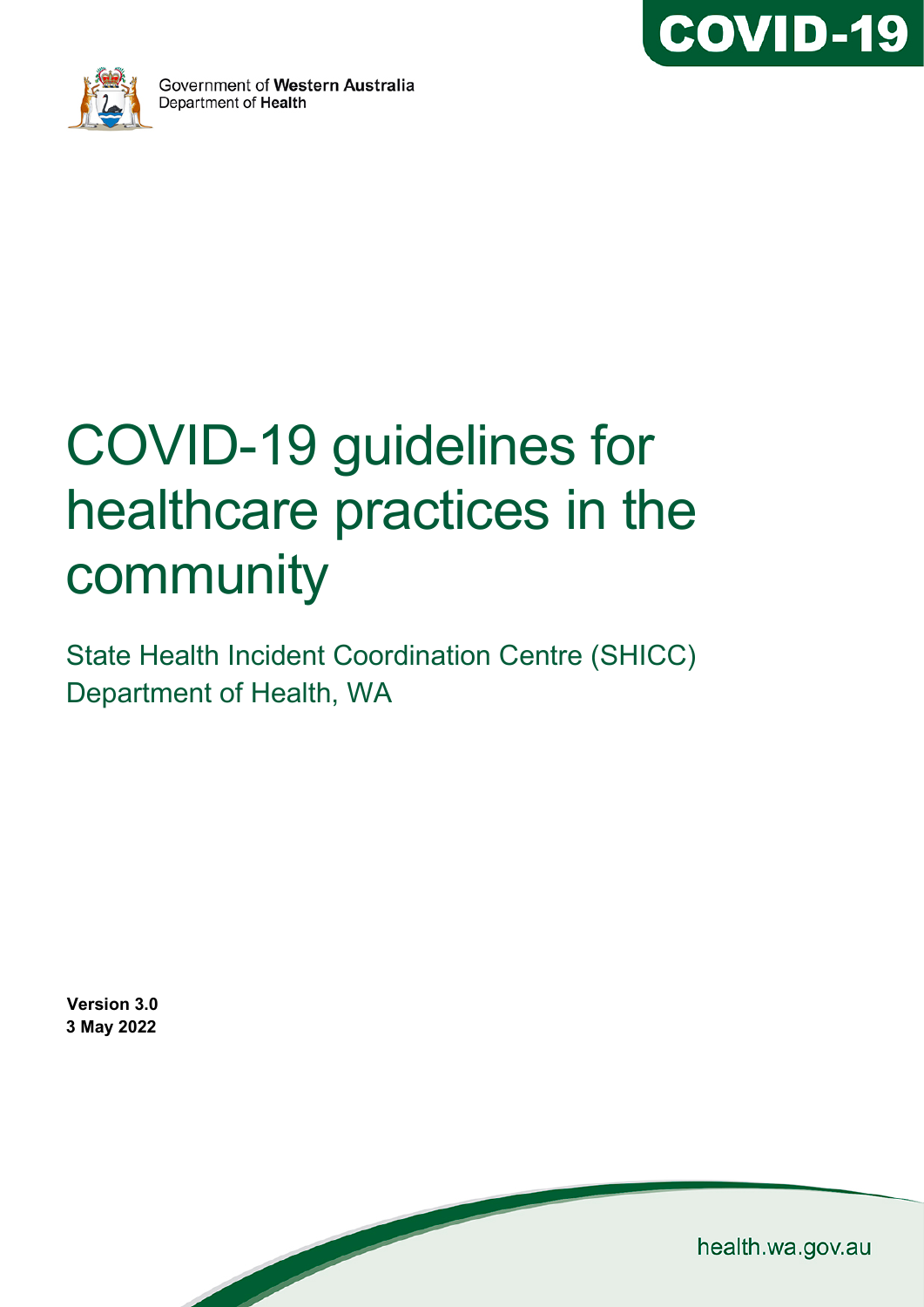# **Version Control and Approval**

This document should be considered a 'live document' and will be reviewed and updated regularly in response to:

- New legislation or statutory directions;
- Changes in advice based on emerging evidence or national guidelines;
- Learnings from outbreak management locally, in other jurisdictions and internationally; or
- Stakeholder engagement and feedback.

Review and update of this document is coordinated by the State Health Incident Coordination Centre (SHICC) Planning Cell which can be contacted with feedback at [SHICC.PHAB@health.wa.gov.au.](mailto:PHEOC@health.wa.gov.au)

| <b>Version</b> | <b>Date</b>         | <b>Author</b>     | <b>Approved by</b>                                                     | <b>Comments on revision</b>                                                                                                                                                                                                                                                                                                                                                                                                                                       |
|----------------|---------------------|-------------------|------------------------------------------------------------------------|-------------------------------------------------------------------------------------------------------------------------------------------------------------------------------------------------------------------------------------------------------------------------------------------------------------------------------------------------------------------------------------------------------------------------------------------------------------------|
| 1.0            | 18 February<br>2022 |                   | Dr Revle Bangor-Jones<br>Deputy Incident Controller<br>- Public Health | Original version                                                                                                                                                                                                                                                                                                                                                                                                                                                  |
| 2.0            | 21 April 2022       | <b>SHICC PHAB</b> | Dr Revle Bangor-Jones<br>Deputy Incident Controller<br>- Public Health | Removal of references to<br>$\bullet$<br>high and very high<br>caseload environments<br>Updated close contact<br>$\bullet$<br>definition<br>Removal of risk<br>$\bullet$<br>assessment of persons<br>exposed to COVID-19<br>table (in keeping with<br>changes to close contact<br>definition)<br><b>Updated furloughing</b><br>$\bullet$<br>table<br>Updated case and close<br>$\bullet$<br>contact information<br>All links reviewed and<br>$\bullet$<br>updated |
| 3.0            | 3 May 2022          | SHICC PHAB        | Dr Revle Bangor-Jones<br>Deputy Incident Controller<br>- Public Health | Updated furloughing<br>$\bullet$<br>guidance<br>Updated case and close<br>$\bullet$<br>contact information<br>PPE requirements: face<br>$\bullet$<br>masks                                                                                                                                                                                                                                                                                                        |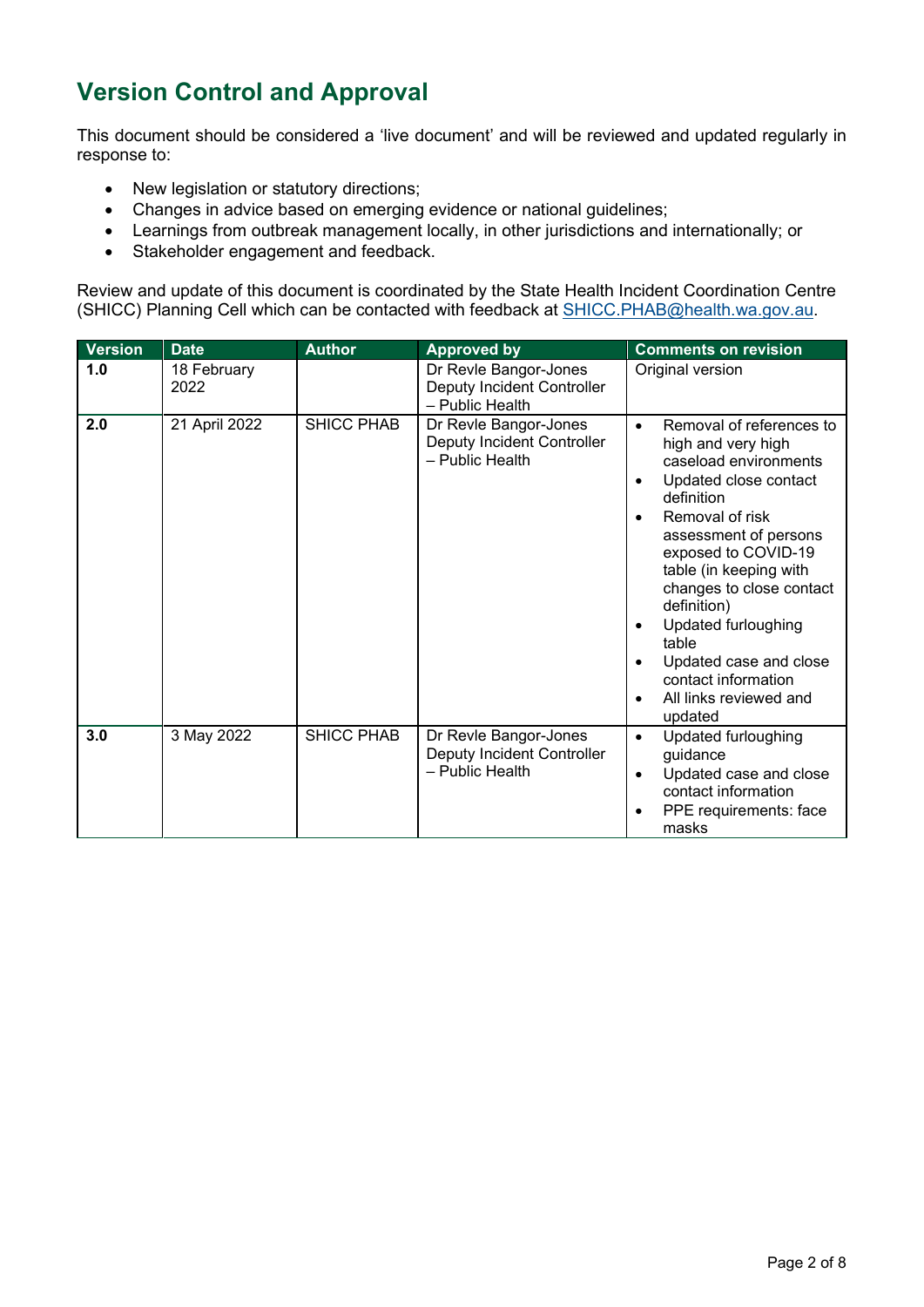# **Contents**

| 4. |  |
|----|--|
| 5. |  |
| 6. |  |
|    |  |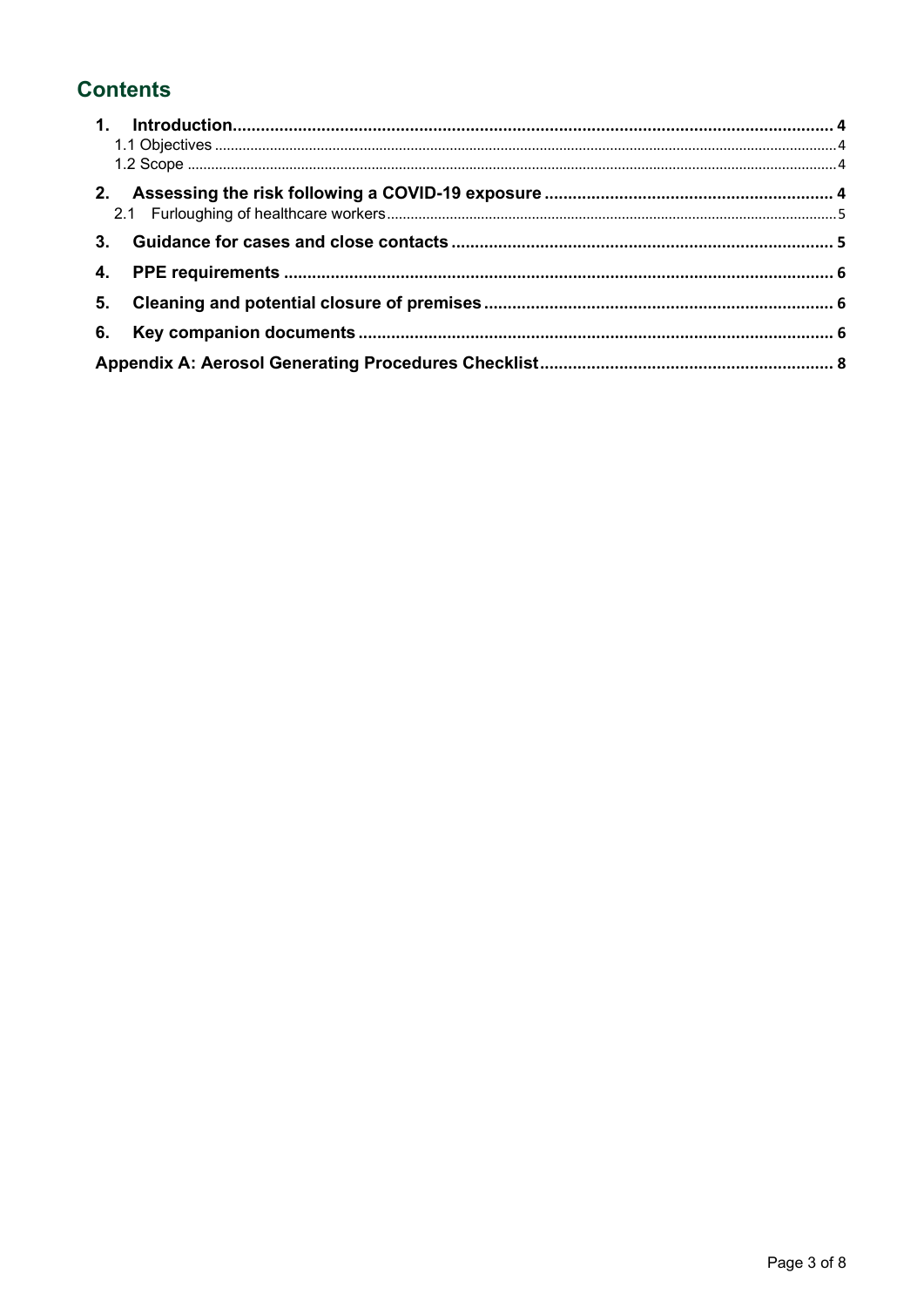## <span id="page-3-0"></span>**1. Introduction**

This document is intended for use by healthcare practices in the community including general practices, specialist medical, dental, allied health, pharmacy, alternative health practices, chiropractors, optometrists, imaging, psychologists, counsellors, acupuncture, traditional medicine and remedial massage.

Healthcare practices are at high risk of transmission of COVID-19. In addition, they are considered different to general workplace settings due to the potential susceptibility of patients and the duty of care related to providing health services.

When a person with COVID-19 has attended the premises during their infectious period as a staff member, client/patient or carer, further actions may be required. Exposures can occur during individual clinical consultations, in group scenarios and whilst in non-clinical settings such as the waiting room.

Noting that the risk of exposure to COVID-19 cannot be eliminated, a risk managed approach that applies appropriate mitigation strategies will aim to reduce the risk of exposure to COVID-19.

These guidelines are applicable at the time of publication. Stakeholders are urged to check the current status of key publications.

## <span id="page-3-1"></span>**1.1 Objectives**

This paper will ensure:

- 1. Healthcare practices in the community can risk assess COVID-19 exposure and ensure continuity of critical services, particularly in remote and rural WA.
- 2. Healthcare practitioners are better positioned to support patients in their ongoing health needs.
- 3. Healthcare practitioners can continue to help reduce the demand on the tertiary system including emergency departments.

## <span id="page-3-2"></span>**1.2 Scope**

This document is intended for use by healthcare practices in the community in metropolitan, remote and rural WA.

## <span id="page-3-3"></span>**2. Assessing the risk following a COVID-19 exposure**

Work Health and Safety laws require employers to ensure the safety of workers and others in the workplace so far as is reasonably practicable. This includes preventing transmission of COVID-19 and responding to cases of COVID-19 in their workplace. Each workplace is responsible for assessing and applying this guidance when an exposure occurs in a work setting.

Irrespective of definitions, any person who experiences symptoms needs to present for testing immediately and isolate until the result is available.

A **close contact**, is defined as:

- A household member or intimate partner of a person with COVID-19 who has had contact with them during their infectious period, or
- a person who has had close personal interaction with a person with COVID-19 during their infectious period, where they spent 4 hours of cumulative contact with them in a residential setting (including a home, residential care facility, boarding school, maritime vessel or other accommodation facility) in any 24-hour period where masks have been removed by both people during the period of contact, or
- a healthcare worker (HCW) who was not wearing appropriate PPE (fit-tested N95/P2 mask, eye protection [goggles, safety glasses or face shields], gowns and gloves) where aerosol generating behaviours or procedures have been involved in relation to a person with COVID-19, or
- someone who has been advised by WA Health that they are a close contact.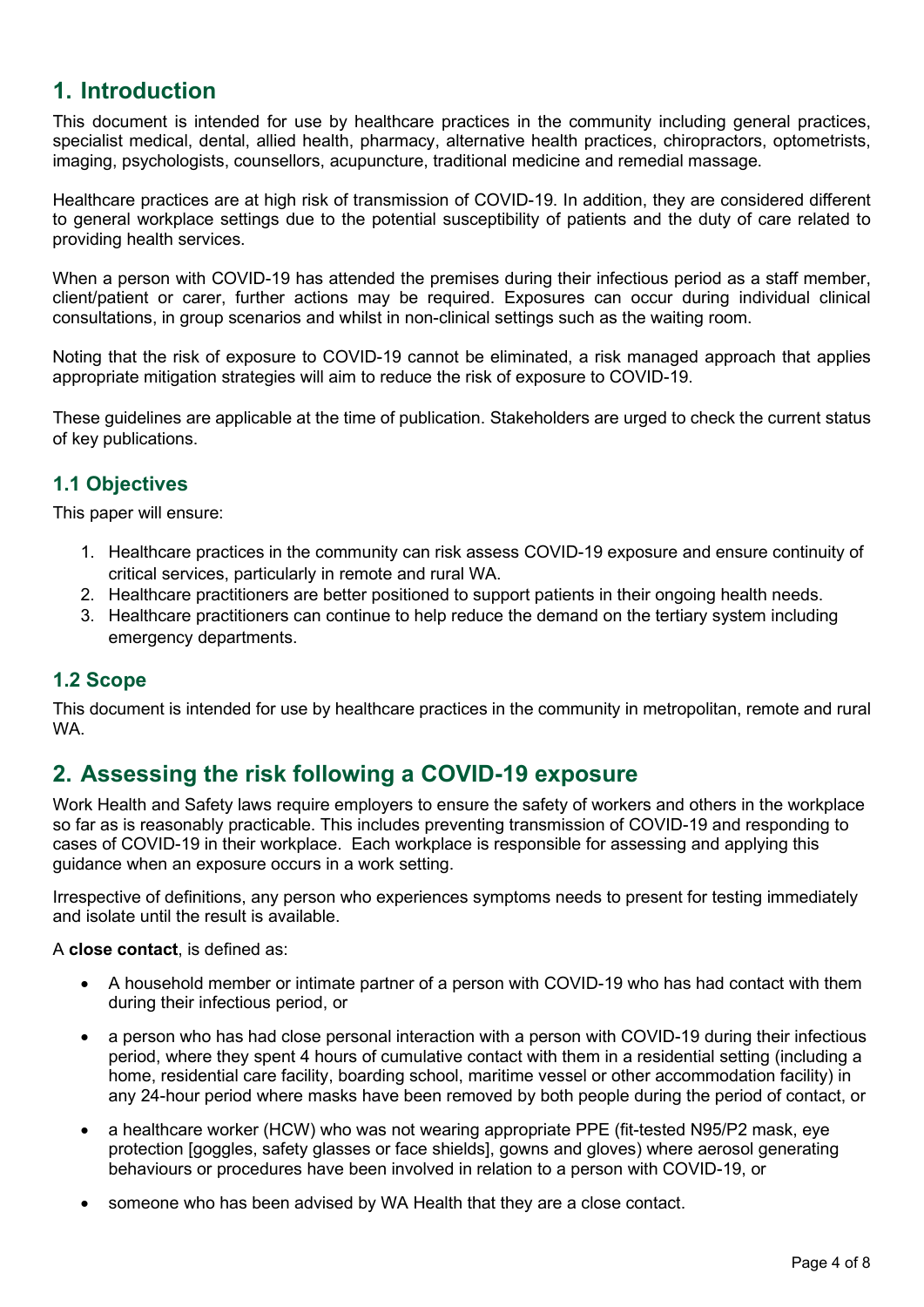Where an aerosol generating behaviour or procedure has been performed on a person with COVID-19 during their infectious period, a HCW is considered a close contact if they did not wear appropriate PPE (as detailed above). See [Appendix A](#page-7-0) for examples of aerosol generating behaviours and procedures.

## <span id="page-4-0"></span>**2.1 Furloughing of healthcare workers**

[COVID Transition \(Testing and Isolation\) Directions \(No 13\)](https://www.wa.gov.au/system/files/2022-04/20220429-COVID-Transition-Testing-and-Isolation-Directions-No-13.pdf) outline the legal obligations of asymptomatic close contacts to attend a high-risk setting (which include aged care facilities, residential care facilities, health care settings and correctional facilities) for the purposes of attending work. As per the Directions, relevant workers must:

- advise their employer that they are a close contact, and receive confirmation from their employer that the employer agrees to the person attending work,
- be fully vaccinated,
- return a daily negative RAT prior to leaving home,
- actively monitor for symptoms,
- leave the workplace and return home immediately if they develop symptoms or test positive,
- only remain at the high-risk setting for the purpose of their work duties,
- wear a surgical mask at minimum (or another mask as required by workplace),
- not share break areas with any other person at the high-risk setting, and
- use reasonable endeavours to maintain a physical distance of 1.5m from other people in the workplace.

The healthcare setting should determine if asymptomatic HCWs should attend work in a health care setting based on an individual risk assessment.

Symptomatic [close](https://www.healthywa.wa.gov.au/Articles/A_E/Coronavirus/COVID19-close-contacts) contacts must isolate at home and must not attend work (see guidance for close [contacts\)](https://www.healthywa.wa.gov.au/Articles/A_E/Coronavirus/COVID19-close-contacts).

# <span id="page-4-1"></span>**3. Guidance for cases and close contacts**

#### **Table 1. Case and close contact guidelines**

|                      | rable 1. Case and close contact guidemies                                                                     |
|----------------------|---------------------------------------------------------------------------------------------------------------|
| <b>Confirmed</b>     | Isolate for a minimum of seven full days from date of positive test (Day 0)                                   |
| <b>COVID-19 case</b> |                                                                                                               |
|                      | If symptoms still present after seven days, continue isolating until symptoms resolve; if                     |
|                      | symptoms have resolved after Day 7, leave isolation*                                                          |
|                      |                                                                                                               |
|                      | No further testing or clearance by Public Health is required                                                  |
| <b>Close contact</b> | For a period of seven days from the date of the case's positive test (for household                           |
| who is               | contacts), or from the last date of contact with the positive case (for other close                           |
| asymptomatic         | contacts), asymptomatic close contacts must:                                                                  |
|                      |                                                                                                               |
|                      | wear a face mask when leaving the house<br>$\bullet$                                                          |
|                      | avoid visiting high-risk settings <sup>^</sup> unless to attend work (see requirements in Worker<br>$\bullet$ |
|                      | in a high-risk setting who is a close contact)                                                                |
|                      | return a negative RAT before leaving home on any day (unless under 2 years of<br>٠                            |
|                      | age)                                                                                                          |
|                      | take a PCR test on Day 6 or final RAT on Day 7<br>$\bullet$                                                   |
|                      | work from home, where possible<br>$\bullet$                                                                   |
|                      |                                                                                                               |
|                      | It is strongly recommended that close contacts:                                                               |
|                      |                                                                                                               |
|                      | avoid non-essential gatherings and contact with people at risk of severe illness<br>$\bullet$                 |
|                      | notify their employer/educational facility of their close contact status<br>$\bullet$                         |
|                      | If a test is positive at any time - follow confirmed COVID-19 case guidelines                                 |
|                      |                                                                                                               |
|                      | If symptoms develop within 7 days of becoming a close contact, follow guidance for                            |
|                      | close contact who develops symptoms                                                                           |
| <b>Close contact</b> | Undertake a PCR or RAT test as soon as possible, and isolate immediately until at                             |
| who has              | least symptoms resolve                                                                                        |
| symptoms             |                                                                                                               |
|                      | If test is positive at any time - follow confirmed COVID-19 case guidelines                                   |
|                      |                                                                                                               |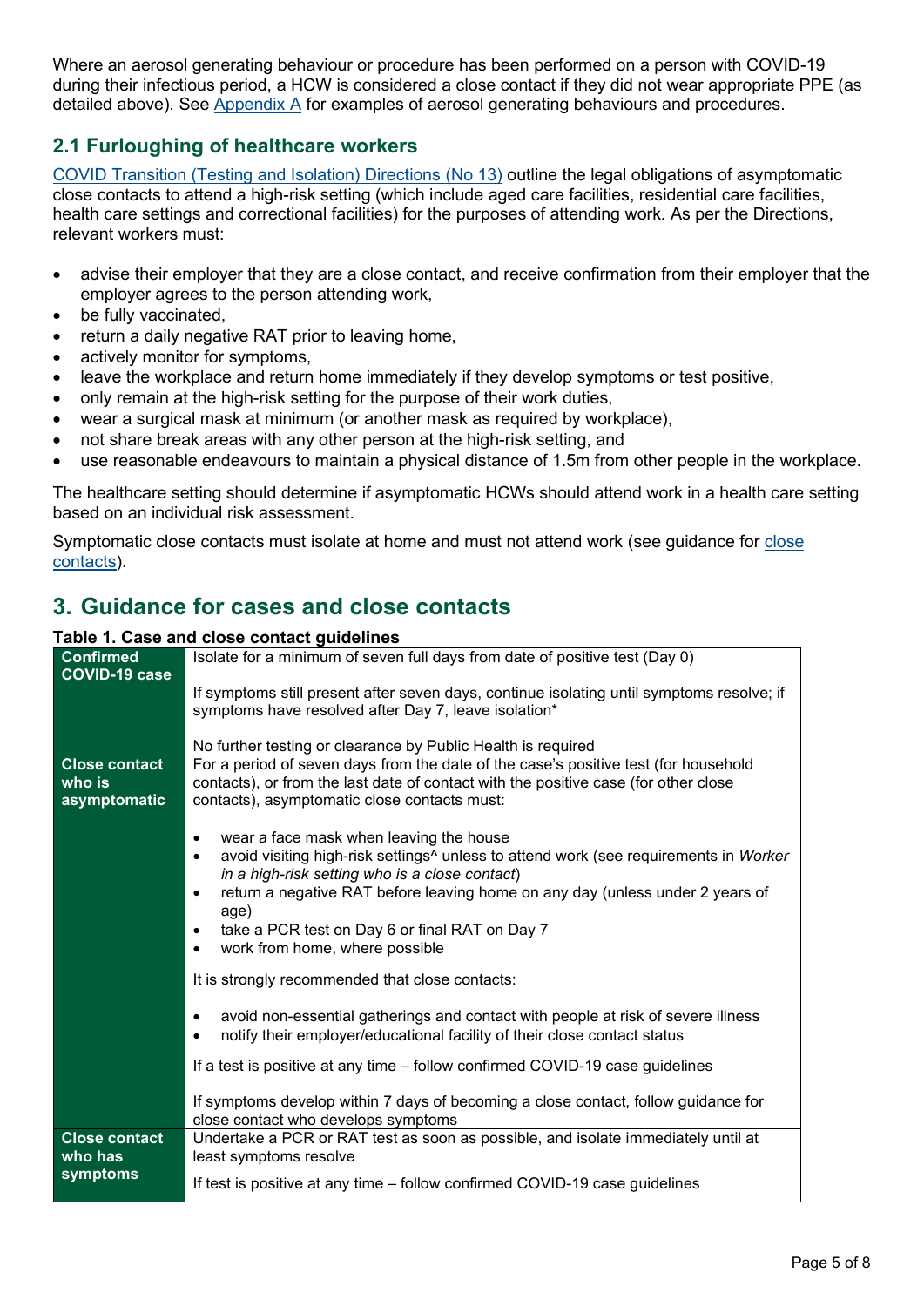| If a RAT test is performed in a symptomatic close contact (rather than a PCR) and the<br>result is negative, a person must repeat the RAT in 24 hours                                                                                         |
|-----------------------------------------------------------------------------------------------------------------------------------------------------------------------------------------------------------------------------------------------|
| If symptoms resolve within seven days of exposure to a COVID-19 case (and test<br>results are negative), follow guidance in Close contact who is asymptomatic                                                                                 |
| If symptoms persist, remain isolated and take a PCR on Day 6 or RAT on Day 7. If Day<br>7 RAT is negative, remain isolated and repeat the RAT in 24 hours. If tests are<br>negative, a person may leave isolation when symptoms have resolved |

\*In addition to the confirmed COVID-19 case guideline for isolation, in some high-risk clinical settings, confirmed cases who are significantly immunocompromised may be requested to meet additional testing criteria, per the [CDNA SoNG](https://www1.health.gov.au/internet/main/publishing.nsf/Content/cdna-song-novel-coronavirus.htm)  [for COVID-19.](https://www1.health.gov.au/internet/main/publishing.nsf/Content/cdna-song-novel-coronavirus.htm) Specific guidance for renal dialysis patients is available in [COVID-19 Guidelines for Renal Dialysis.](https://ww2.health.wa.gov.au/%7E/media/Corp/Documents/Health-for/Infectious-disease/COVID19/COVID-19-Guidelines-for-Renal-Dialysis.pdf)

## <span id="page-5-0"></span>**4. PPE requirements**

The WA Health COVID-19 Framework System Alert and Response Framework (the SAR) provides overarching guidance for public hospitals to manage and mitigate the risks associated with COVID-19 transmission; however, health care practices in the community may find the advice helpful when determining their own strategies and responses to mitigating risks to patients and service delivery associated with COVID-19.

Face coverings must be worn by people aged 12 years and over in a health care setting, which includes any health facility where health care is delivered to patients face-to-face, in places where patients have access. This includes hospitals, primary health clinics, specialist outpatient services, allied health services and ambulance and patient transport services. For further information see [HealthyWA](https://www.healthywa.wa.gov.au/Articles/A_E/Coronavirus/Face-masks) and the COVID Transition (Face Covering) Directions (No 7) (wa.gov.au).

# <span id="page-5-1"></span>**5. Cleaning and potential closure of premises**

SARS-CoV-2, the virus that causes COVID-19, can survive on surfaces for some time, but effective cleaning and disinfection will kill the virus. The length of time the SARS-CoV-2 virus can survive on surfaces varies depending on several factors including the amount of virus expelled onto a surface by respiratory droplets, the type of surface exposed, the temperature and the humidity.

The term 'deep-cleaning' has been loosely used by the media to communicate thorough cleaning and disinfection of a public site that has potentially been exposed to the SARS-CoV-2 virus. This terminology is not a quantifiable measure of cleaning and it is not recognised or used by the Department of Health Western Australia.

There is no requirement for a certificate of cleaning and disinfection to be issued for the premises to resume routine operations. Staff undertaking cleaning, including contracted cleaning companies, should have received training on cleaning and disinfection and the correct use of cleaning equipment. This includes training in the correct use of personal protective equipment (PPE).

Cleaning guidance is available in the document infection prevention and control advice on cleaning and disinfection in the workplace.

# <span id="page-5-2"></span>**6. Key companion documents**

### **Useful links:**

- [COVID-19 information for health professionals \(health.wa.gov.au\)](https://ww2.health.wa.gov.au/Articles/A_E/Coronavirus/COVID19-information-for-health-professionals)
- HCW Furloughing: [WA COVID-19 Healthcare Worker Furloughing Guidelines \(health.wa.gov.au\)](https://ww2.health.wa.gov.au/%7E/media/Corp/Documents/Health-for/Infectious-disease/COVID19/COVID19-Healthcare-worker-furloughing-guidelines.pdf)
- [WA COVID-19 Test, Trace, Isolate and Quarantine \(TTIQ\) Plan \(health.wa.gov.au\)](https://ww2.health.wa.gov.au/Articles/A_E/Coronavirus/COVID19-information-for-business-and-industry/TTIQ-Plan)
- Infection prevention and control:
	- o [Face masks HealthyWA \(healthywa.wa.gov.au\)](https://www.healthywa.wa.gov.au/Articles/A_E/Coronavirus/Face-masks)
	- o [Advice on how to access Personal Protective Equipment \(PPE\) \(health.wa.gov.au\)](https://ww2.health.wa.gov.au/Articles/A_E/Coronavirus/Advice-on-how-to-access-Personal-Protective-Equipment)
	- o [Advice for use of PPE for non-healthcare workers in community settings \(health.wa.gov.au\)](https://ww2.health.wa.gov.au/%7E/media/Corp/Documents/Health-for/Infectious-disease/COVID19/COVID19-Use-of-PPE-for-workers-in-community-settings.pdf)
	- o [Infection prevention and control advice on cleaning and disinfection in the workplace](https://ww2.health.wa.gov.au/%7E/media/Corp/Documents/Health-for/Infectious-disease/COVID19/COVID19-IPC-advice-on-cleaning-and-disinfecting-in-the-workplace.pdf)  [\(health.wa.gov.au\)](https://ww2.health.wa.gov.au/%7E/media/Corp/Documents/Health-for/Infectious-disease/COVID19/COVID19-IPC-advice-on-cleaning-and-disinfecting-in-the-workplace.pdf)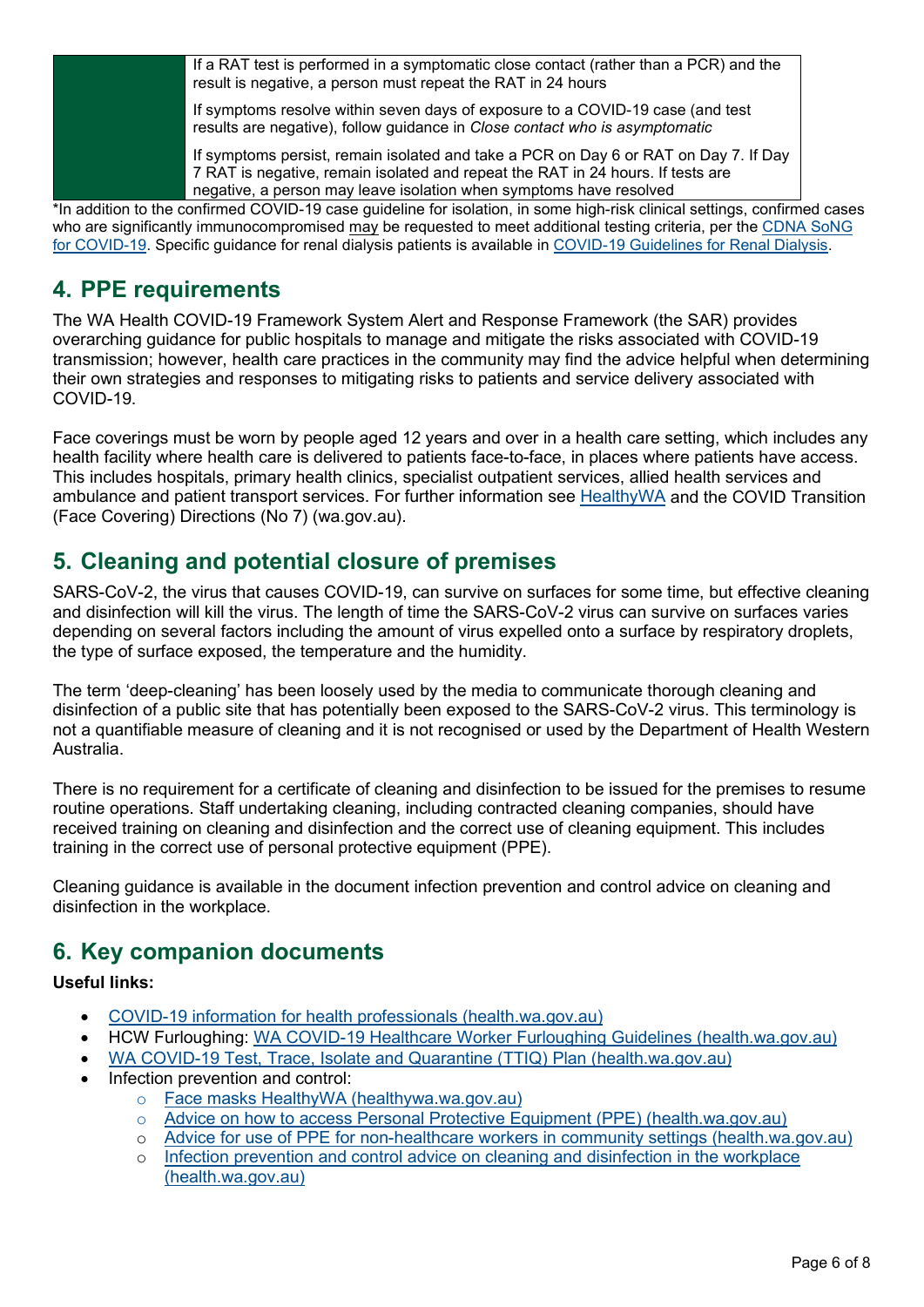- Workplace advice: COVID-19 in the workplace information for employers and employees [\(health.wa.gov.au\)](https://ww2.health.wa.gov.au/Articles/A_E/Coronavirus/COVID19-information-for-business-and-industry/COVID19-in-the-workplace-Information-for-employers-and-employees)
- Free home monitoring care for COVID-positive people who require it due to having risk factors which put them at greater risk of requiring hospitalisation: [WA COVID Care at Home \(healthywa.gov.au\)](https://www.healthywa.wa.gov.au/Articles/A_E/Coronavirus/Managing-COVID19-at-home-and-in-the-community/WA-COVID-Care-at-Home)
- Renal dialysis patients: [COVID-19 Guidelines for Renal Dialysis \(health.wa.gov.au\)](https://ww2.health.wa.gov.au/%7E/media/Corp/Documents/Health-for/Infectious-disease/COVID19/COVID-19-Guidelines-for-Renal-Dialysis.pdf)
- Other:
	- o [Pulmonary function testing during SARS-CoV-2 outbreaks: preliminary guidance from](https://www.anzsrs.org.au/images/Pulmonary_Function_Testing_during_SARS-CoV-2_Outbreaks_Preliminary_Guidance_from_TSANZ_ANZSRS_-_January_2022.pdf)  [TSANZ/ANZSRS –](https://www.anzsrs.org.au/images/Pulmonary_Function_Testing_during_SARS-CoV-2_Outbreaks_Preliminary_Guidance_from_TSANZ_ANZSRS_-_January_2022.pdf) January 2022
	- o [WA Primary Health Alliance: HealthPathways](https://www.wapha.org.au/health-professionals/general-practice-support/healthpathways/)
	- o [Royal Australian College of General Practitioners \(RACGP\) COVID-19 resources](https://www.racgp.org.au/clinical-resources/covid-19-resources)
	- o [Department of Health Advice for groups at greater risk](https://www.health.gov.au/health-alerts/covid-19/advice-for-groups-at-risk)